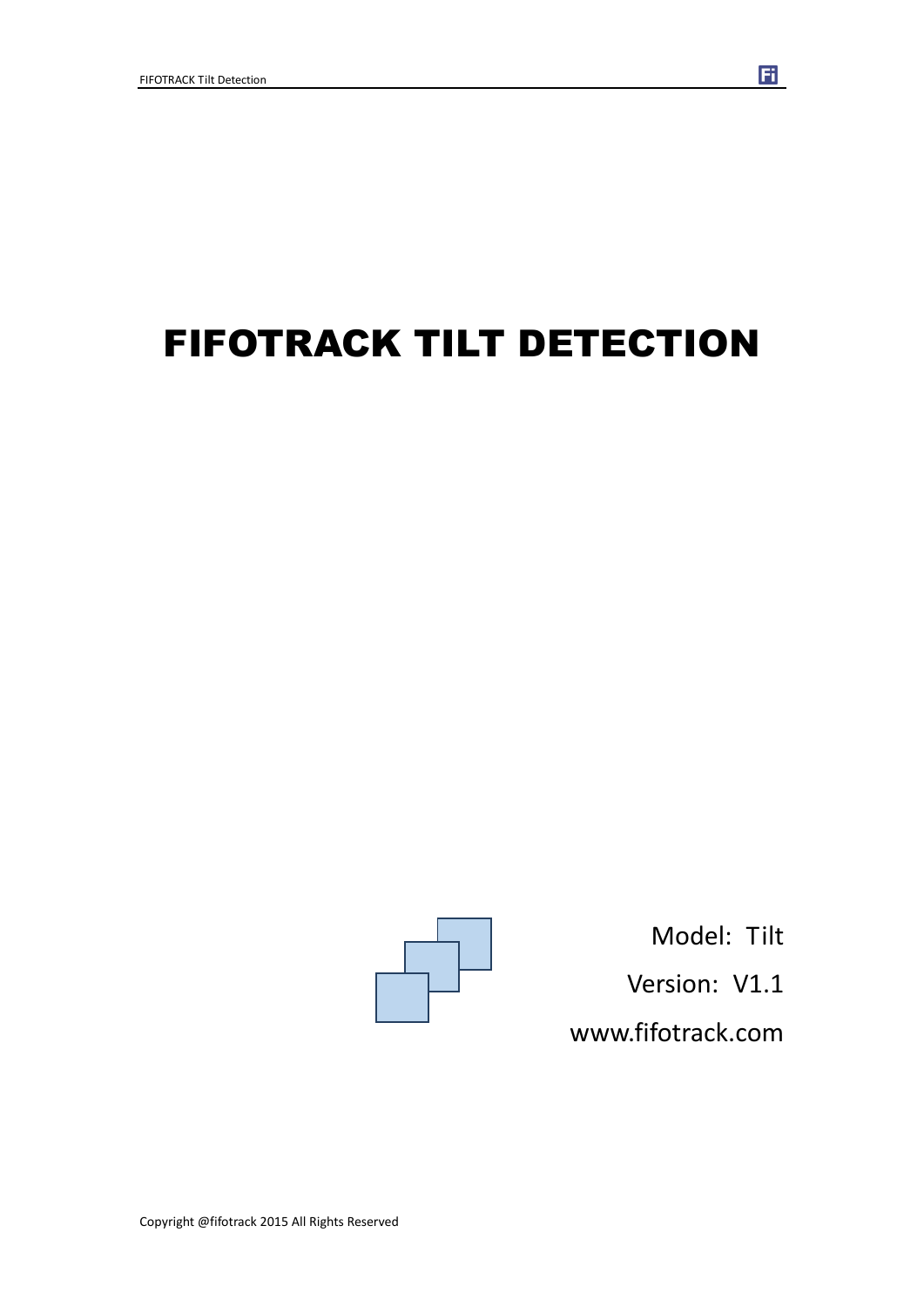### **Copyright and Disclaimer**

- All copyrights belong to Shenzhen fifotrack Solution Co., Ltd. You are not allowed to revise, copy or spread this file in any form without consent of fifotrack.
- $\odot$   $\Box$  is trademark of fifotrack, protected by law.
- Please read this user guide carefully before installation to avoid any possible personal injury or property loss.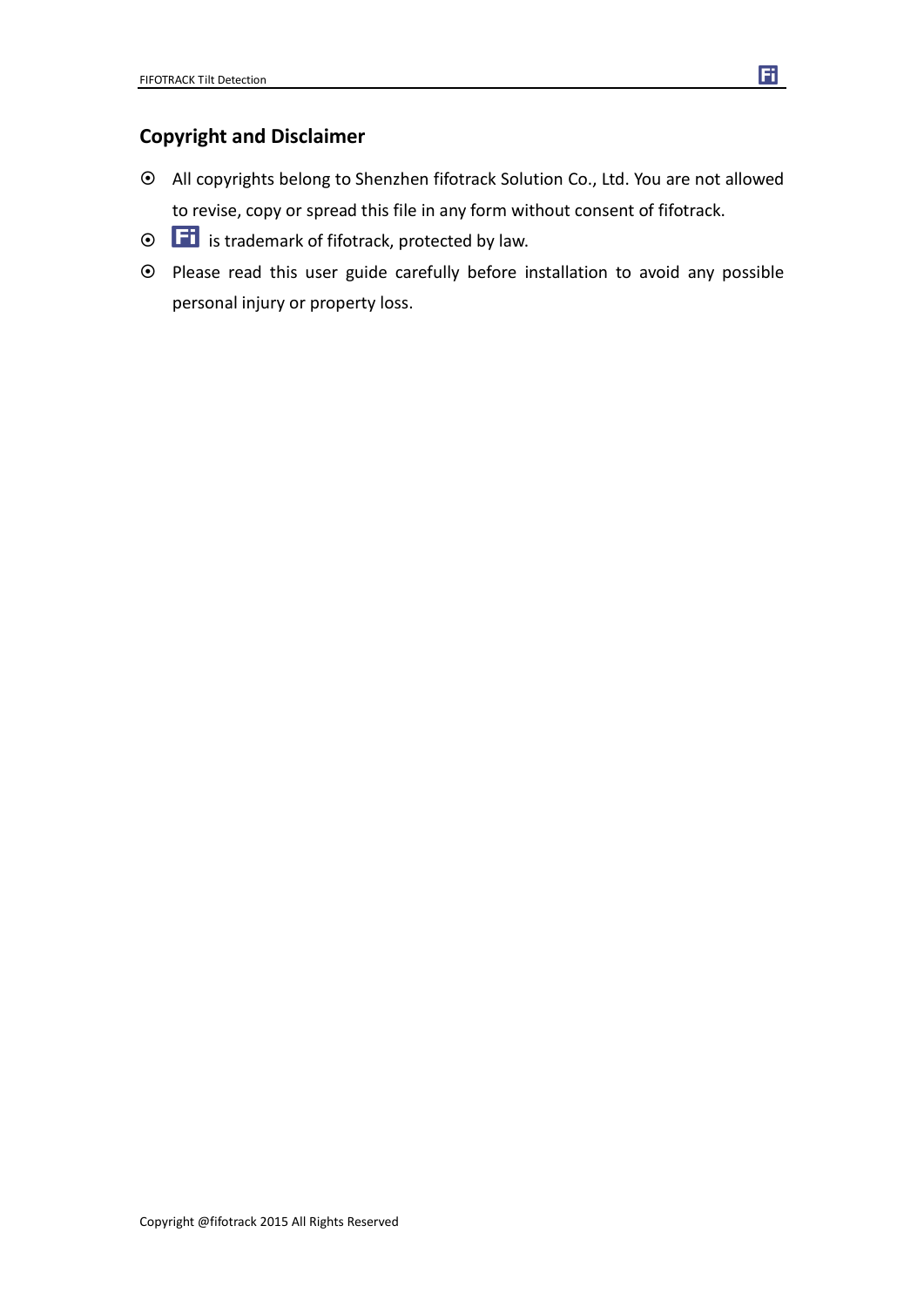## **Document History**

| Version | <b>Revision Date</b> | Author  | Detail                  |
|---------|----------------------|---------|-------------------------|
| V1.1    | Mar 30, 2022         | Vito Hu | <b>Revision Version</b> |

団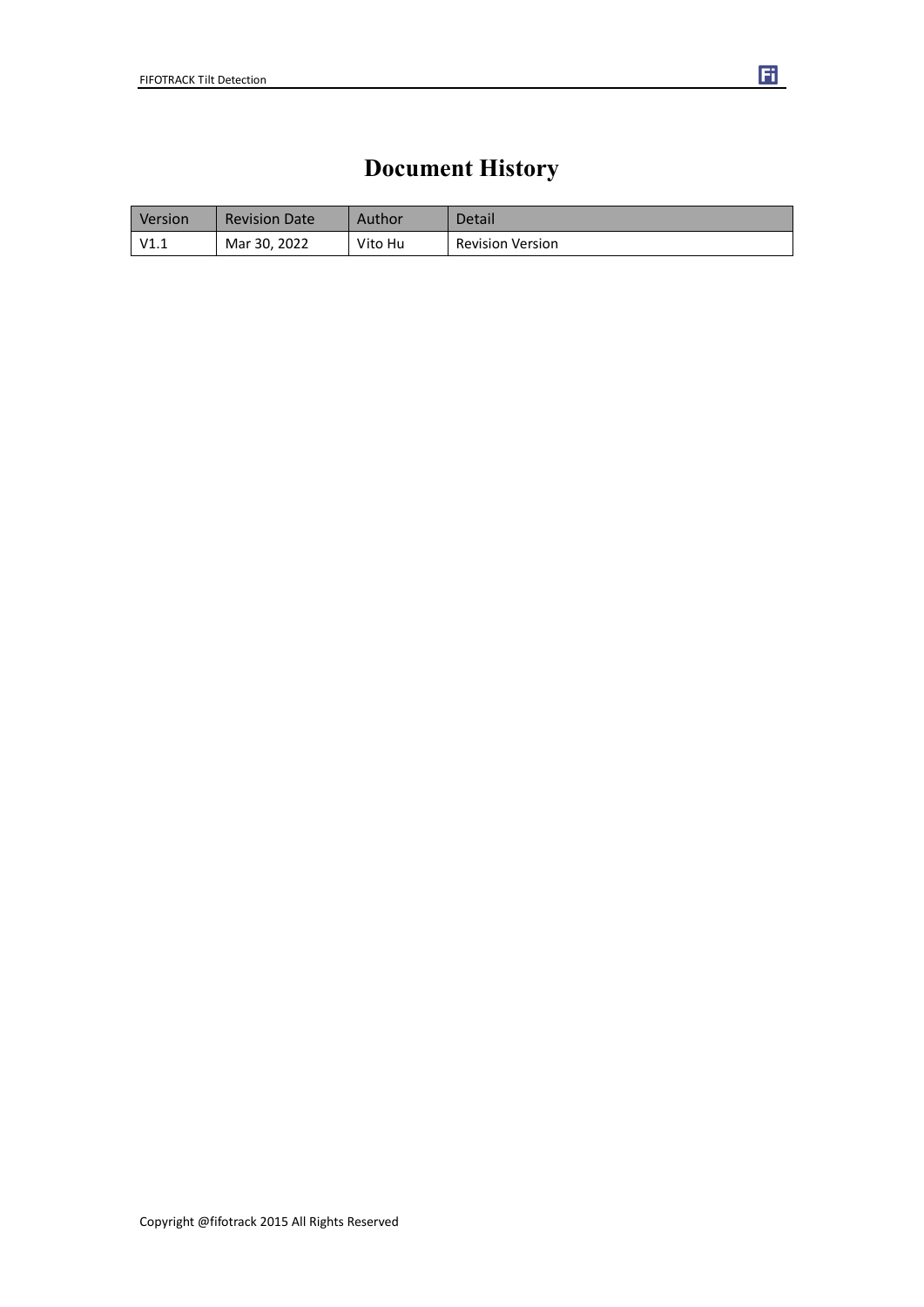

### **Contents**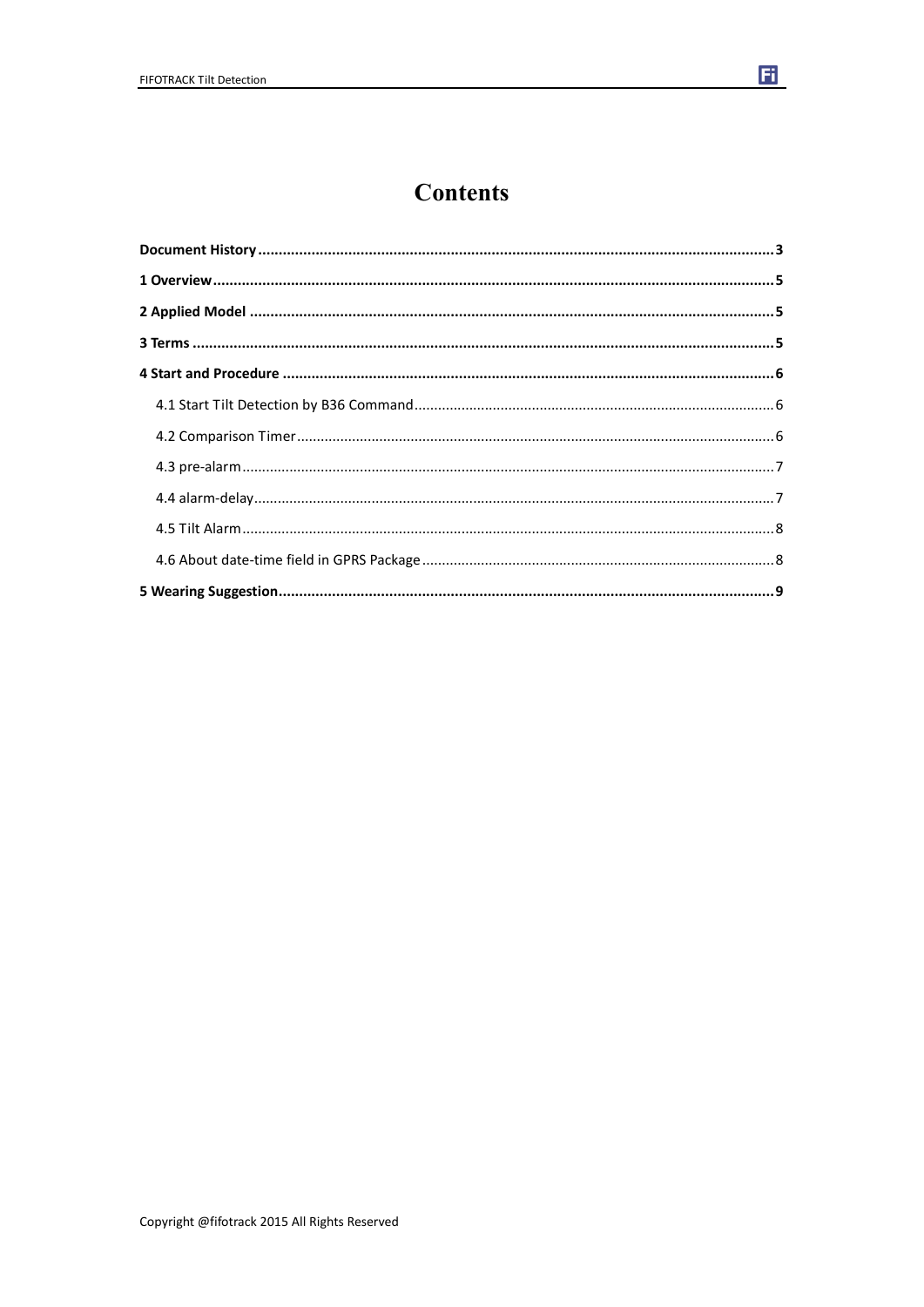### **1 Overview**

Angle of detection exceeds a specific value, it is regarded as tilt. Tilt detection can be used for the elder or someone disabled. When tilt function is active, device monitors its placement status, and triggers pre-alarm/alarm when the status matched. Pre-alarm/alarm can be used to contact with intensive care unit or rescue center, or call for guardian, or etc.. It can significantly reduce the rescue delay, or reduce the harm to who use the device.

fifotrack supports tilt detection very well, with high accuracy, less misreport. Reading the below chapters will help you to get better understanding about tilt detection, and more convenient usage.

### **2 Applied Model**

Tilt detection function is applied for:

**Q2**

### **3 Terms**

tilt: Angle changes over 35<sup>°</sup>, and lasts for more than 10s

comparison timer: When angle changes over 35°, device starts 10s countdown comparison timer. During the period, device returns to normal if angle is normal, or motion detected. When 10s timer expired, which means tilt detected, device starts pre-alarm and alarm-delay

**pre-alarm**: After tilt detected, device starts vibrating motor and voice display. This stage is called pre-alarm. Pre-alarm is used to remind someone around, or the user. Pre-alarm can be cancelled by motion or key-press. The duration of pre-alarm is configurable

**alarm-delay**: After tilt detected, device will delay for some seconds to send out alarm information to care/rescue center, the delayed seconds is called alarm-delay. Alarm-delay can be cancelled by motion or key-press. The duration of alarm-delay is configurable

**reset-on-motion**: hereinafter called as "ROM". Motion/Large shaking can be used to cancel/stop pre-alarm and alarm delay. When pre-alarm cancelled, vibrating motor and voice displaying stops; When alarm-delay cancelled, device updates new placement status, and keep silence till next tilt occur. Reset On Motion is configurable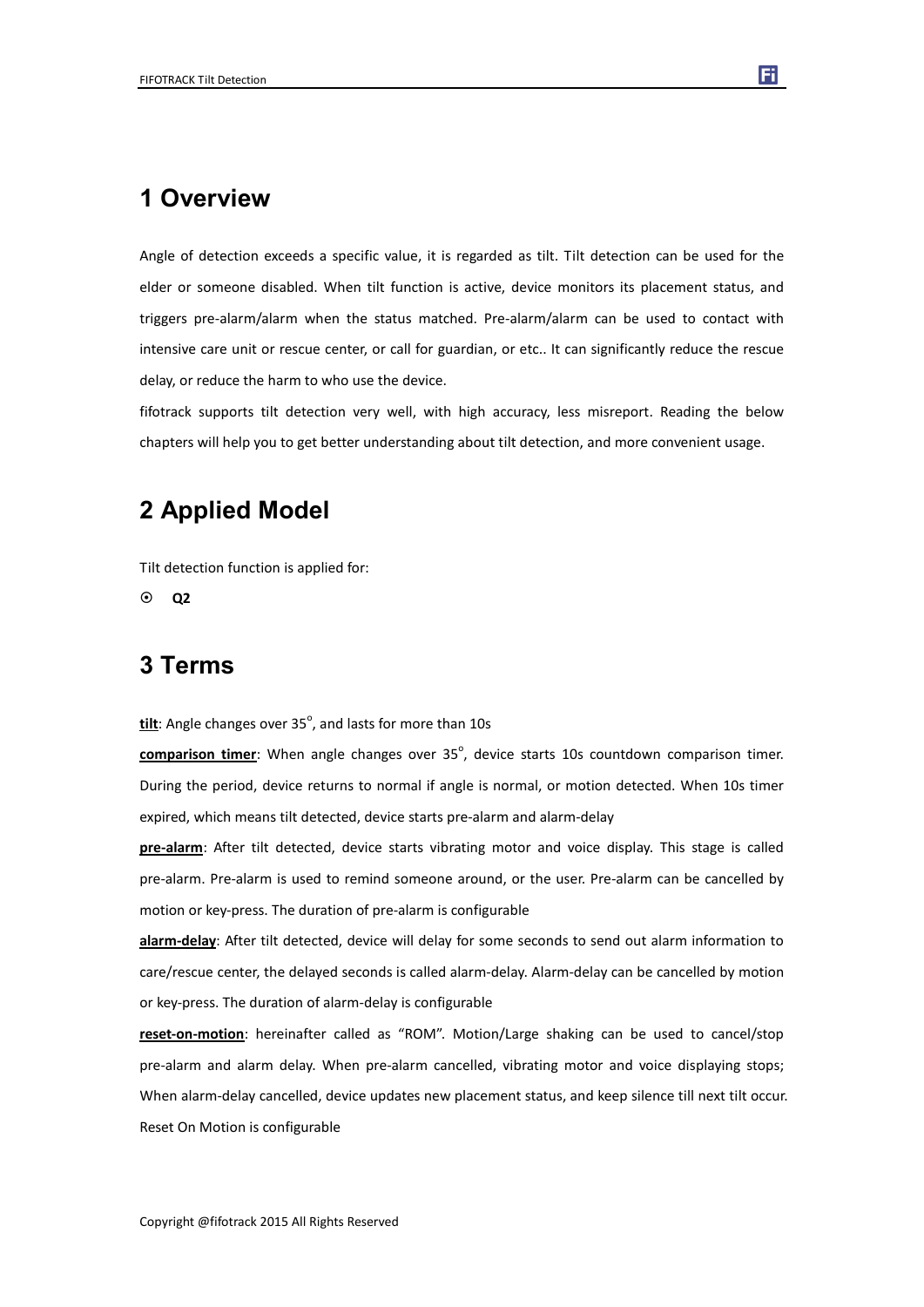### **4 Start and Procedure**

### **4.1 Start Tilt Detection by B36 Command**

Default, tilt detection is disabled. Using *B36* command to enable and set tilt function. Below table shows the detail of *B36* command, user can set *B36* to device according to actual needs.

|             | <b>B36 - Setting Tilt Detection</b>                                                                    |  |  |
|-------------|--------------------------------------------------------------------------------------------------------|--|--|
| Description | B36, <enable>,<pre-alarm-t>,<alarm-t>,<rst-on-motion></rst-on-motion></alarm-t></pre-alarm-t></enable> |  |  |
|             | 01 Angle of detection over 35°, and last for more than 10s, it is regards as "Tilt"                    |  |  |
|             | 02 enable: 0~Disable tilt detection (default); 1~Enable                                                |  |  |
|             | 03 pre-alarm-t: pre-alarm duration, unit second, default 30s, range [0,1000]. When tilt                |  |  |
|             | detected, tracker starts vibrating motor and voice displaying to remind user                           |  |  |
|             | 04 alarm-t: Alarm trigger delay, unit second, default <i>glarm-t=pre-alarm-t,</i> range [0,            |  |  |
|             | pre-alarm-t]. After tilt detected, tracker do nothing but pre-alarm, and sends GPRS/SMS                |  |  |
|             | alarm package when <i>alarm-t</i> expired                                                              |  |  |
|             | 05 rst-on-motion: Reset on Motion. Shake to cancel pre-alarm and alarm-delay; After                    |  |  |
|             | cancelled, vibrating motor and voice displaying will be stopped, and NO GPRS/SMS alarm                 |  |  |
|             | package sent; When rst-on-motion==1, NO pre-alarm vibrating remind/voice display, nor tilt             |  |  |
|             | alarm triggered under continuous moving or walking status                                              |  |  |
| Reply       | B36, <err code=""></err>                                                                               |  |  |
|             | 01 err_code: procession error code.                                                                    |  |  |
|             | OK-Succeed.                                                                                            |  |  |
|             | UNSUPPORT – Command not supported.                                                                     |  |  |
|             | FAILED - Procession failed.                                                                            |  |  |

After tilt is active, device gets the current angle and acceleration along x/y/z-axis as initial placement status data, and compares newly read data with the initial one every 40ms. When one or more angle in x/y/z-axis changes over 35<sup>°</sup>, device starts 10seconds countdown comparison timer.

### **4.2 Comparison Timer**

In the 10seconds countdown comparison timer, device continues comparing newly read angle with the initial one, and decreases one by one second if the angle difference is more than 35 $^{\circ}$ .

Under below two situations, timer will be reset to 10s:

1 Motion/Large shaking detected (e.g. continuous walking). This operation is enabled by setting *rst-on-motion*==1 in *B36* command, and disabled by setting *rst-on-motion*==0. If motion is continuously detected for more than 15seconds, device recognizes the current status, which includes angle and acceleration along  $x/y/z$ -axis, as the latest initial placement data, and subsequence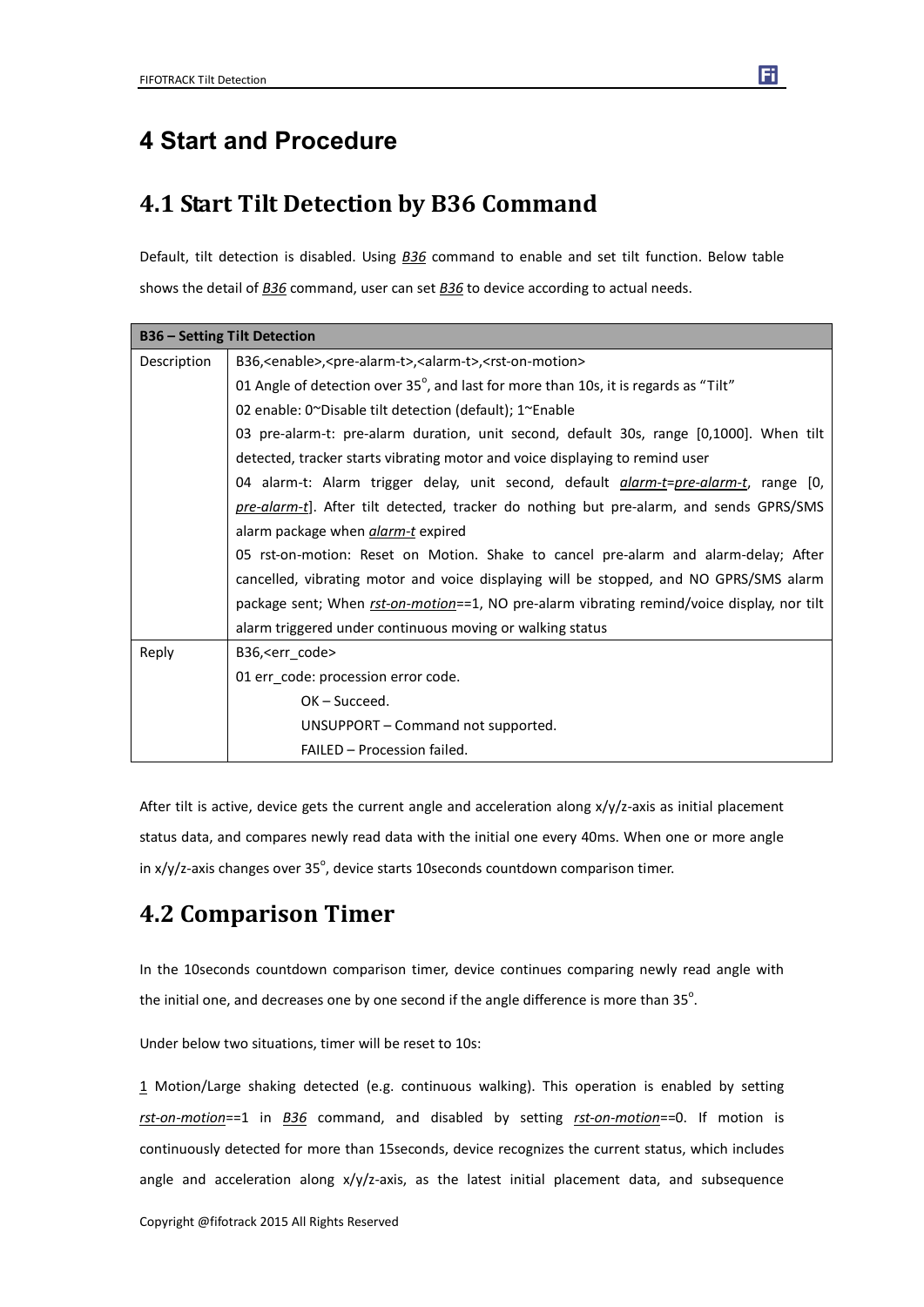calculation will base on it. The method can significantly reduce the probability of tilt alarm under motion situation. For example, device' slippery in packsack when running or jumping, and etc..

2 Angle returns to normal, timer will reset to 10s, till next calculation that angle changes over 35°

When the timer counts to zero, which means tilt detected, device starts pre-alarm and alarm-delay timer

#### **NOTE**

- Motion to reset timer is enabled/disabled by setting *rst-on-motion* field in *B36* command
- pre-alarm and alarm-delay timer are running in parallel, and the duration of each can be set by *B36* command.

### **4.3 pre-alarm**

After entering pre-alarm stage, device starts a timer, whose duration is set by *pre-alarm-t* field in *B36* command, starts vibrating motor and voice displaying to remind someone around or the user. Inside the period of the timer, below two operations can be used to stop pre-alarm stage, and return to detecting stage:

1 Short press SOS key

2 Motion/Large shaking. Device recognizes the current status, which includes angle and acceleration along x/y/z-axis, as the latest initial placement data, and subsequence calculation will base on it. After pre-alarm stopped, device returns to detecting stage, stop vibrating motor and voice displaying

#### **NOTE**

- Motion to stop pre-alarm stage is enable/disabled by setting *rst-on-motion* field in *B36* command
- $\odot$  SOS key to stop pre-alarm stage is mandatory

### **4.4 alarm-delay**

When the comparison timer counts to zero, it means tilt detected. Device starts a alarm-delay timer, whose duration is set by *alarm-t* field in *B36* command.

Inside the period of the timer, below two operations can be used to stop alarm-delay timer, and return to detecting stage; NO "Tilt" alarm information will be sent out until next tilt detected. This operation method provides a method to reduce the interaction with care/rescue center by not uploading alarm information.

1 Short press SOS key

2 Motion/Large shaking. Device recognizes the current status, which includes angle and acceleration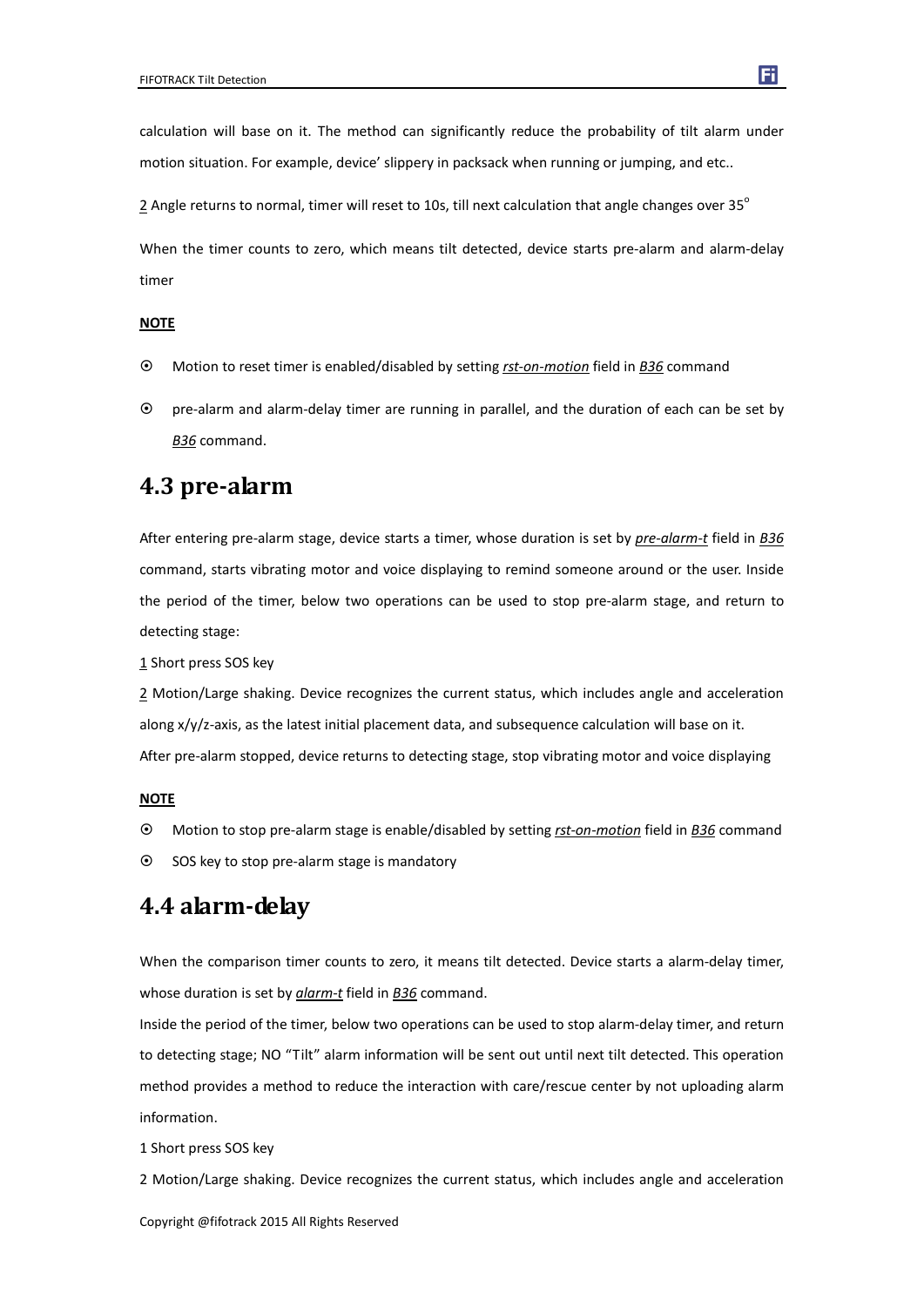along x/y/z-axis, as the latest initial placement data, and subsequence calculation will base on it. If none operation occurs, and the timer counts to zero, device will send out "Tilt" alarm information via GPRS or SMS

#### **NOTE**

- Motion to stop alarm-delay timer is enable/disabled by setting *rst-on-motion* field in *B36* command
- $\odot$  SOS key to stop alarm-delay timer is mandatory

### **4.5 Tilt Alarm**

After alarm-delay timer counts to zero, device triggers "Tilt" alarm, and then sends out "Tilt" alarm information via GPRS. There are two GPRS packages:

1 Send out the first GPRS package immediately after "Tilt" alarm triggered, with invalid GPS location data. The first package can be used to inform care/rescue center what is happening.

2 Device starts GPS module to get new location, and sends out the second GPRS package with true latitude/longitude. The second package is used to inform care/rescue center the accuracy position.

User can set the other methods for "Tilt" alarm, such as SMS or phone-call, please contact to us: info@fifotrack.com

### **4.6 About date-time field in GPRS Package**

There are two condition, based on *rst-on-motion* field in *B36* command.

#### **B36.rst-on-motion==0**: Reset On Motion Disabled

When the first angle changing value over  $35^\circ$ , device starts 10seconds comparison timer, next alarm-delay, and then sends out "Tilt" alarm. As a result, the delay from first tilt to "Tilt" alarm is:  $\triangle T = (T1 - T0) = (10 + alarm-t)$